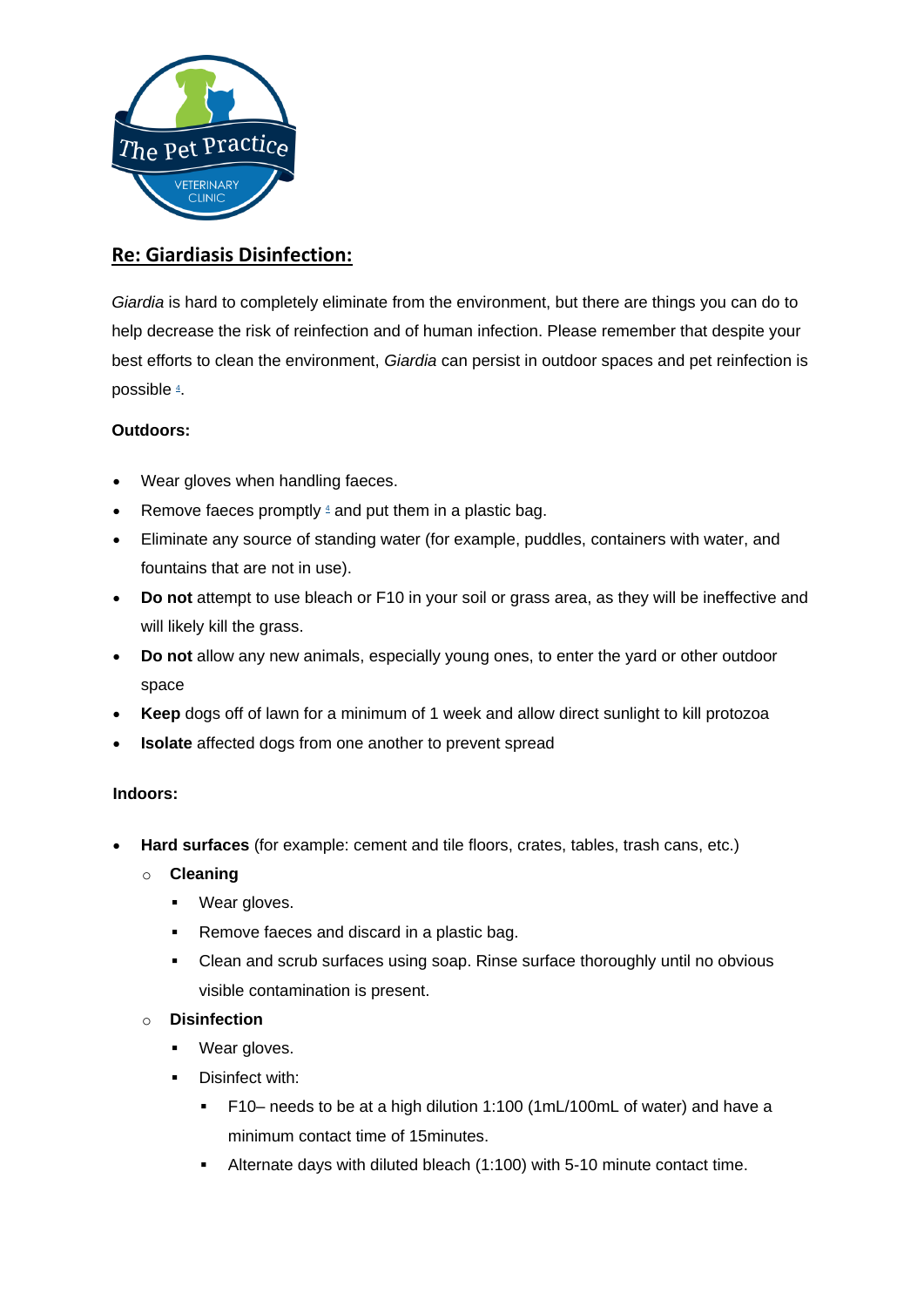

■ Rinse with clean water.

## • **Carpet / Upholstered Furniture**

- o **Cleaning**
	- Wear gloves.
	- If faeces are on a carpet or upholstered furniture, remove them with absorbent material (for example, double layered paper towels).
	- Place and discard the faeces in a plastic bag.
	- Clean the contaminated area with regular detergent or carpet cleaning agent.
	- Allow carpet or upholstered furniture to fully dry.

### o **Disinfection**

- Wear gloves.
- Steam clean the area at 158°F for 5 minutes or 212°F for 1 minute.
- Quaternary ammonium compound products (QATS) are found in some carpet cleaning products and can also be used after cleaning to disinfect. Read the product labels for specifications, and follow all instructions.

### • **Other items (toys, clothing, pet bed, etc.)**

- $\circ$  Household items should be cleaned and disinfected daily while a dog or cat is being treated for *Giardia* infection.
- o **Dishwasher**
	- Dishwasher-safe toys and water and food bowls can be disinfected in a dishwasher that has a dry cycle or a final rinse that exceeds **one** of the following:
		- 113°F for 20 minutes
		- 122°F for 5 minutes
		- 162°F for 1 minute
		- If a dishwasher is not available, submerge dishwasher-safe items in boiling water for at least 1 minute (at elevations above 6,500 feet, boil for 3 minutes).

### o **Washer and Dryer**

- Clothing, some pet items (for example, bedding and cloth toys) and linens (sheets and towels) can be washed in the washing machine and then heat-dried on the highest heat setting for 30 minutes.
- If a clothes dryer is not available, allow clothes to thoroughly air dry under direct sunlight.